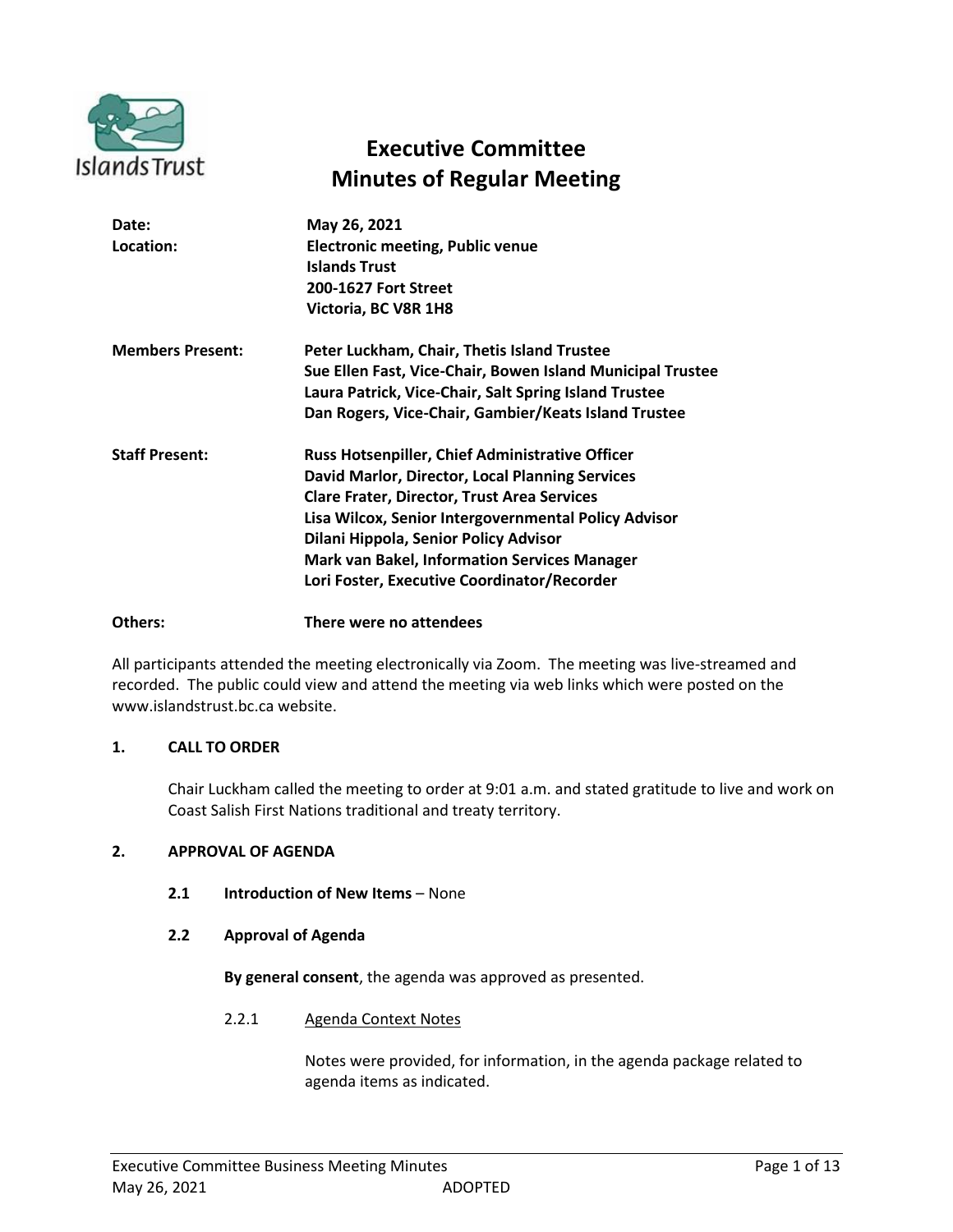# **3. RISE AND REPORT DECISIONS FROM PREVIOUS CLOSED MEETING**

# **3.1 May 5th Closed Meeting**

Chair Luckham reported from the May  $5<sup>th</sup>$  Executive Committee (EC) closed meeting that the minutes of the March  $24<sup>th</sup>$  and April 14th EC closed meetings were both adopted as presented.

# **4. ADOPTION OF MINUTES**

# **4.1 May 5, 2021 draft minutes**

Regarding Item 6.1.3., first bullet, remove the word "Chair" from the end of the phrase, to read "appointment of Select Committee members by Trust Council."

**By general consent**, the minutes were adopted as amended.

# **5. FOLLOW UP ACTION LIST AND UPDATES**

# **5.1 Follow Up Action List (FUAL)/Director/CAO Updates**

Staff provided updates on outstanding FUAL items and gave verbal updates on the status of committee projects, staffing, and recently attended meetings.

Chief Administrative Officer (CAO) Hotsenpiller answered questions on FUAL item #4, "to hold a ½ day session with Chairs of Standing Committees".

Discussion followed on keeping the FUAL list current.

# **EC-2021-073**

# **It was Moved and Seconded,**

That Chief Administrative Officer follow-up action list item #4, "That EC arrange a ½ day session" be removed from the list.

# **CARRIED**

Vice Chair Fast noted that Bowen Island Municipal Council has moved forward with First Nations engagement with recently adopted policy.

# **EC-2021-074**

# **It was Moved and Seconded,**

That Director of Trust Area Services follow-up action list item #2, "that staff be requested to draft a letter to Bowen Island Council encouraging them to engage with First Nations consistent with the Islands Trust reconciliation declaration", be removed from the list.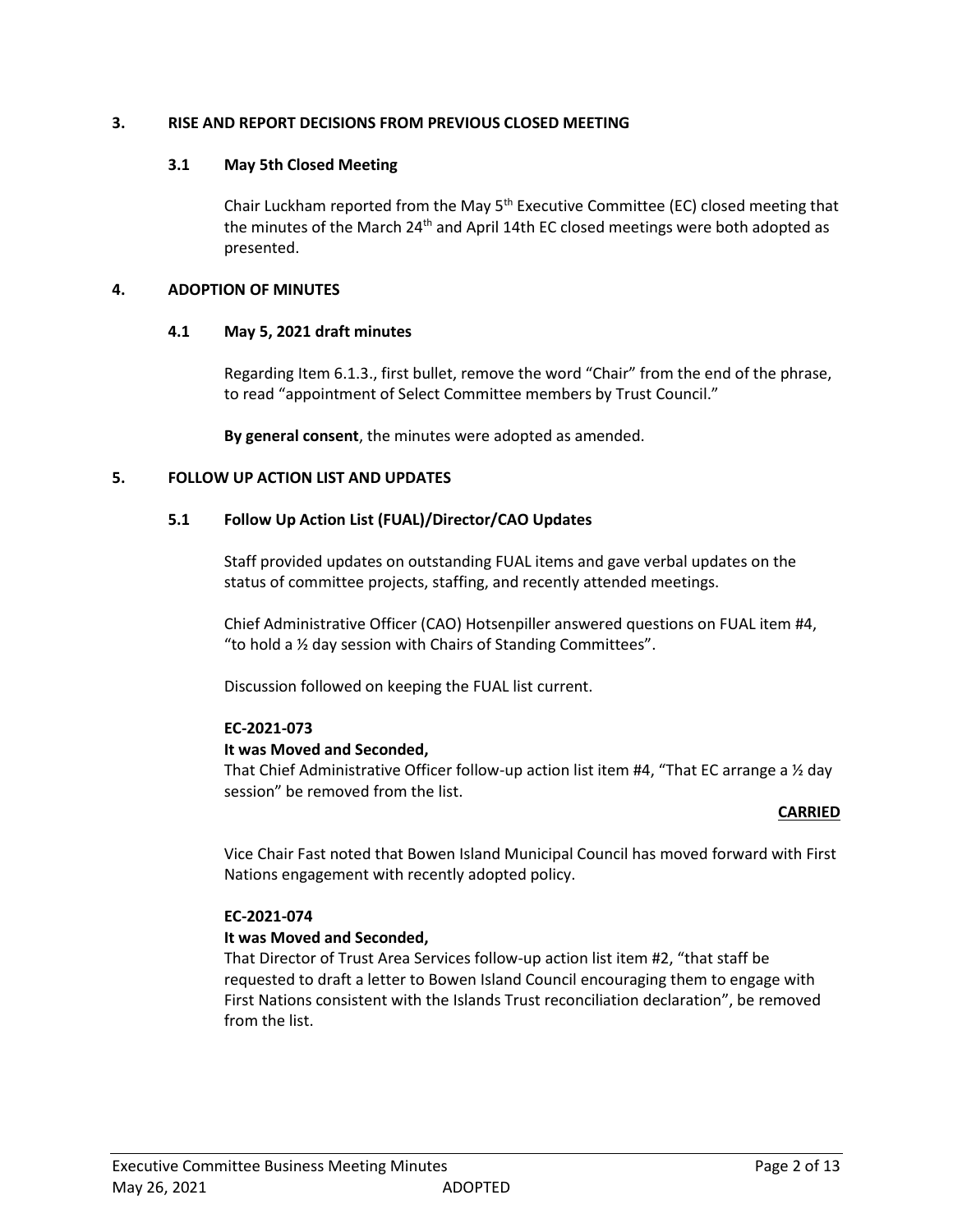# **EC-2021-075**

# **It was Moved and Seconded,**

That motion **EC-2021-074** be amended by adding "and remove FUAL item #10 from the list "Add Coast Guard as June Trust Council continuous learning session".

The question on motion EC-2021-074, as amended, was called.

# **CARRIED**

# **5.2 Local Trust Committee Chair Updates**

Local Trust Committee (LTC) chairs provided verbal updates on recently attended LTC meetings, the status of current applications and projects, other meetings and current events.

# **EC-2021-076**

# **It was Moved and Seconded,**

That Executive Committee ask staff to write a letter to our minister respecting possible follow-up actions regarding the meeting with K'òmoks and Minister Conroy.

# **CARRIED**

# **5.3 Islands Trust Conservancy Liaison Update**

Islands Trust Conservancy Vice-Chair Fast gave updates from the recently held special meeting and public hearing. She gave updates on some acquisitions and noted the Conservancy is involved with the Sidney Island restoration plan which is addressing the removal of fallow deer.

# **6. BYLAWS FOR APPROVAL CONSIDERATION**

None

The meeting recessed for a break at 10:50 a.m. and reconvened at 11:00 a.m.

# **7. TRUST COUNCIL MEETING PREPARATION**

# **7.1 Executive**

# 7.1.1 June Trust Council DRAFT schedule

CAO Hotsenpiller spoke to the schedule as presented. He noted the Coast Guard could not attend and spoke to options including, having the Conservancy do a presentation and compressing the schedule.

**By general consent**, keep the 3-day schedule, add the Conservancy presentation, and remove the Continuous Learning title and the placeholder tag.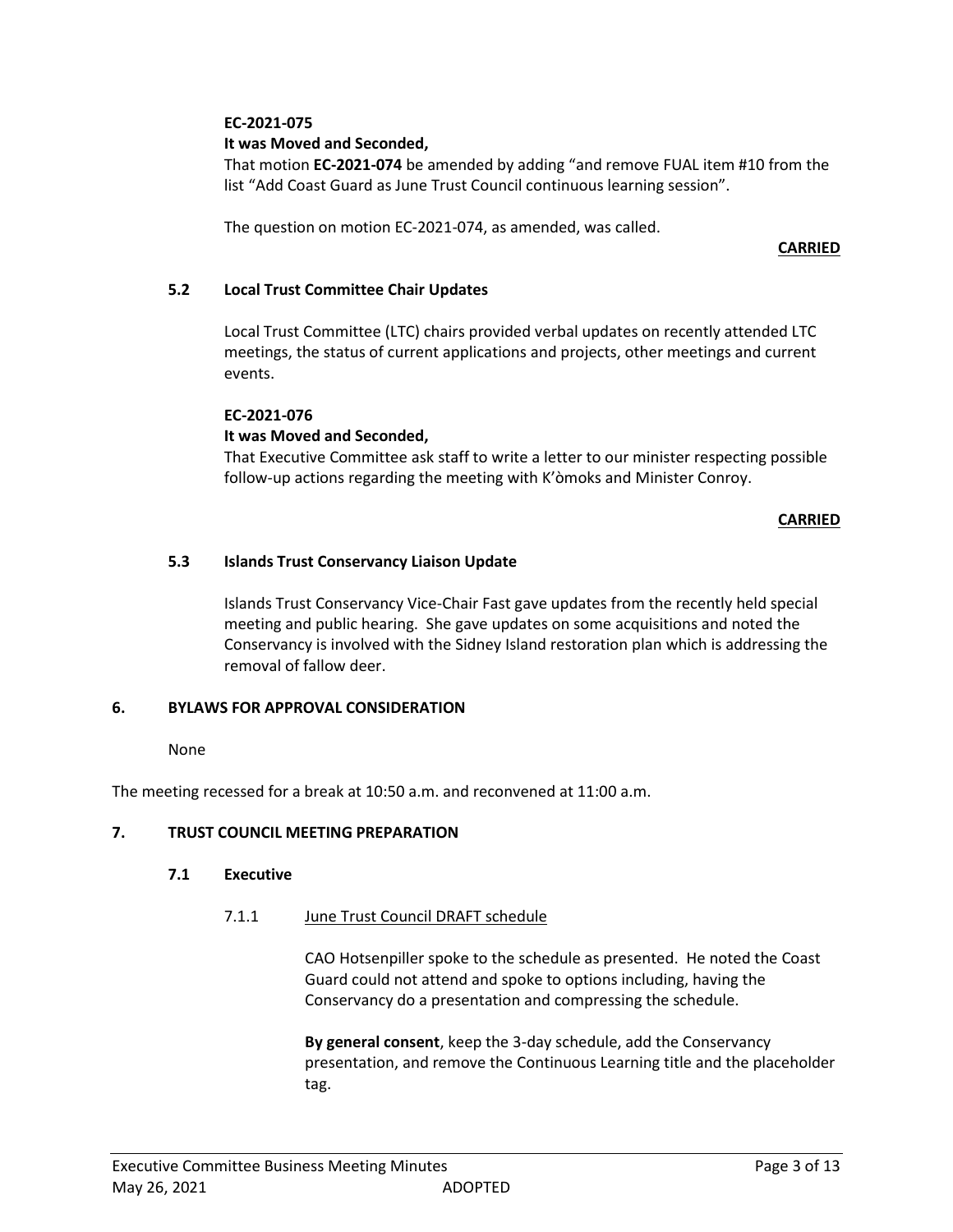Forward as amended.

7.1.2 June Trust Council DRAFT agenda

Forward as amended.

7.1.3 March Trust Council Meeting Draft Minutes

Forward as presented.

7.1.4 Trust Council Follow Up Action List

Pulled for discussion, requested any updates, none were heard.

Forward as presented.

7.1.5 Strategic Plan Update

CAO Hotsenpiller will speak to the Strategic Plan at Trust Council.

It was suggested that the consultants report noted in item 2.3 of the Strategic Plan be forwarded to the Keats Island planner and Keats Island Conservation Group.

Forward as presented.

7.1.6 Continuous Learning Plan

Forward as presented.

7.1.7 Executive Committee Work Program Report

Forward as presented.

7.1.8 Chief Administrative Officer's Report

Forward as presented.

7.1.9 Provision of electronic meetings for Trust Council bodies on an ongoing basis – RFD

> Director of Trust Area Services Mobbs will amend some figures. Add Lasqueti under "Implementation 2."

Forward to Trust Council as amended.

7.1.10 Amendments to Trust Council Policy 2.3.1 Council Committee System – RFD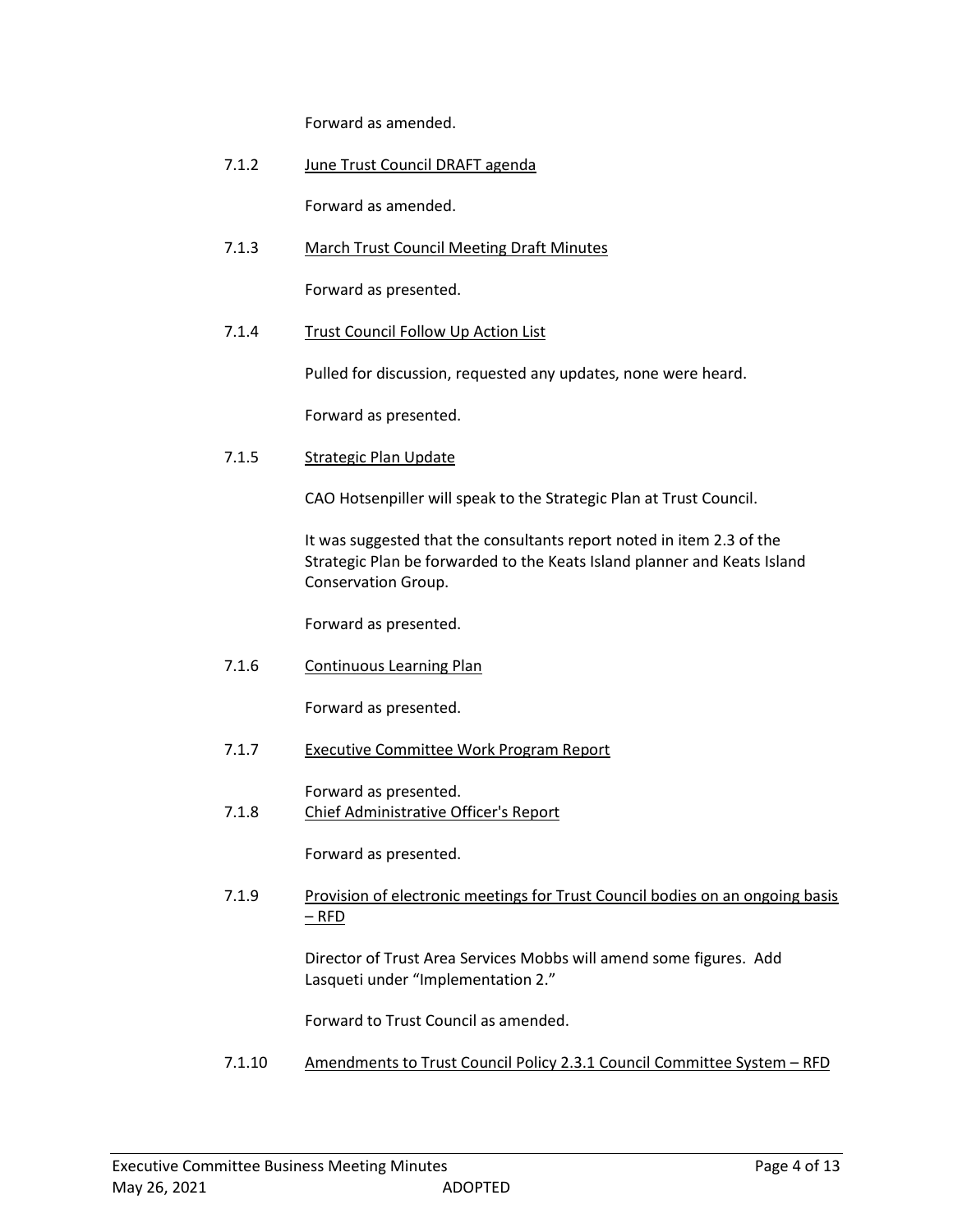Legislative Services Manager (LSM) Thiel spoke to changes since this report was presented to Executive Committee on May 5.

Discussion ensued on:

- The voting status and membership of the chair as an ex-officio member ensued,
- Committee terms of reference approved by Trust Council,
- Number of standing committee meetings per year,

Amend the following policy items to read:

- 1.2.1 add "elected by Trust Council,
- 1.2.2 to read, "terms of reference established and approved by Trust Council,
- 1.2.3 should state "unless the Trust Council Chair is not an elected member of a select committee pursuant to section 1.2.1, [they] will be an ex-officio member,
- 3.2 a committee's budget account assigned by "Trust Council"

Bring RFD back to Executive Committee June 7 meeting and forward to Trust Council as amended.

7.1.11 Amended Policy 7.4.1 Incoming Local Trust Committee Correspondence – RFD

LSM Thiel spoke to the request for decision.

Amend to add that correspondence regarding active projects will be posted to the website.

Forward as amended.

7.1.12 Legal Services Policies – RFD

LSM Thiel gave an overview of the request for decision noting that a definition of "restricted legal advice" has been added.

Amend the definition of restricted legal advice by adding to the end, "or as determined under this policy".

Forward as amended.

7.1.13 Michael Sketch - Delegation Request

Forward as presented.

7.1.14 Galiano Conservancy Association - Delegation Request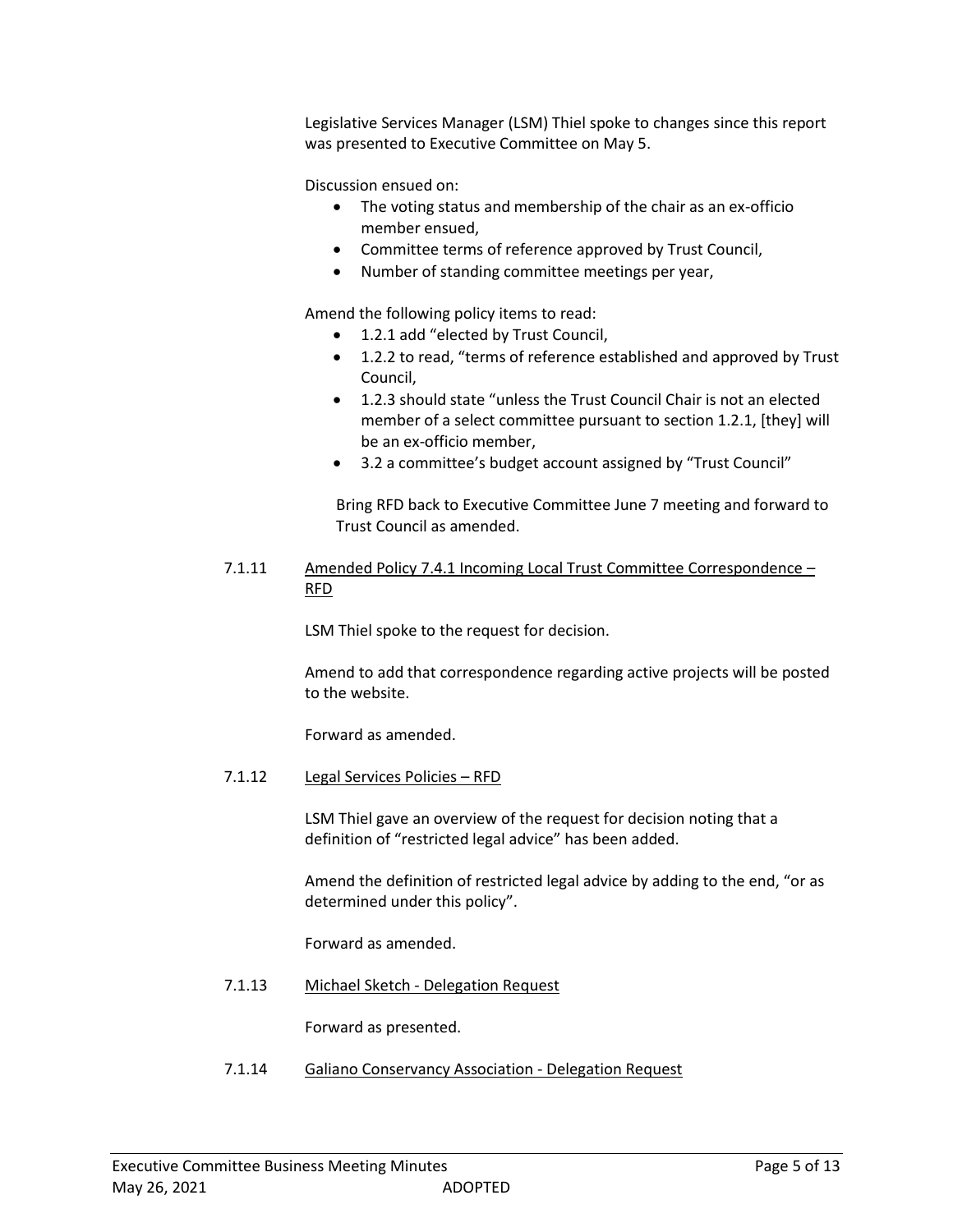Forward as presented.

# 7.1.15 Raincoast Conservation - Delegation Request

**By general consent**, Executive Committee requests that Raincoast Conservation delegation provide speaking notes for inclusion in the agenda package.

Forward as amended.

The meeting recessed for lunch at 12:55 p.m. and will reconvene at 1:30 p.m.

Chair Luckham humbly offered a land acknowledge, that the meeting was taking place of Coast Salish First Nations traditional and treaty territory.

# **7.2 Local Planning Services**

7.2.1 Regional Planning Committee Work Program Report

Forward as presented.

7.2.2 Director of Local Planning Services Report

Forward as presented.

7.2.3 Application Processing Services Policy and Model Fees Bylaw – RFD

Forward as presented.

7.2.4 Update on Regional Planning Team Work Program – Briefing

Forward as presented.

# **7.3 Oil Spill Response Session Outline**

Removed from agenda, the Coast Guard was unavailable for the Trust Council meeting date.

# **7.4 Administrative Services**

DAS Mobbs gave a verbal update on item 5.1., follow-up action list spoke to staffing updates.

7.4.1 Financial Planning Committee Work Program Report - DRAFT

Director of Administrative Services (DAS) Mobbs noted the work program is presented as draft because Financial Planning Committee (FPC) has not met to approve the report and will be represented noted at Trust Council.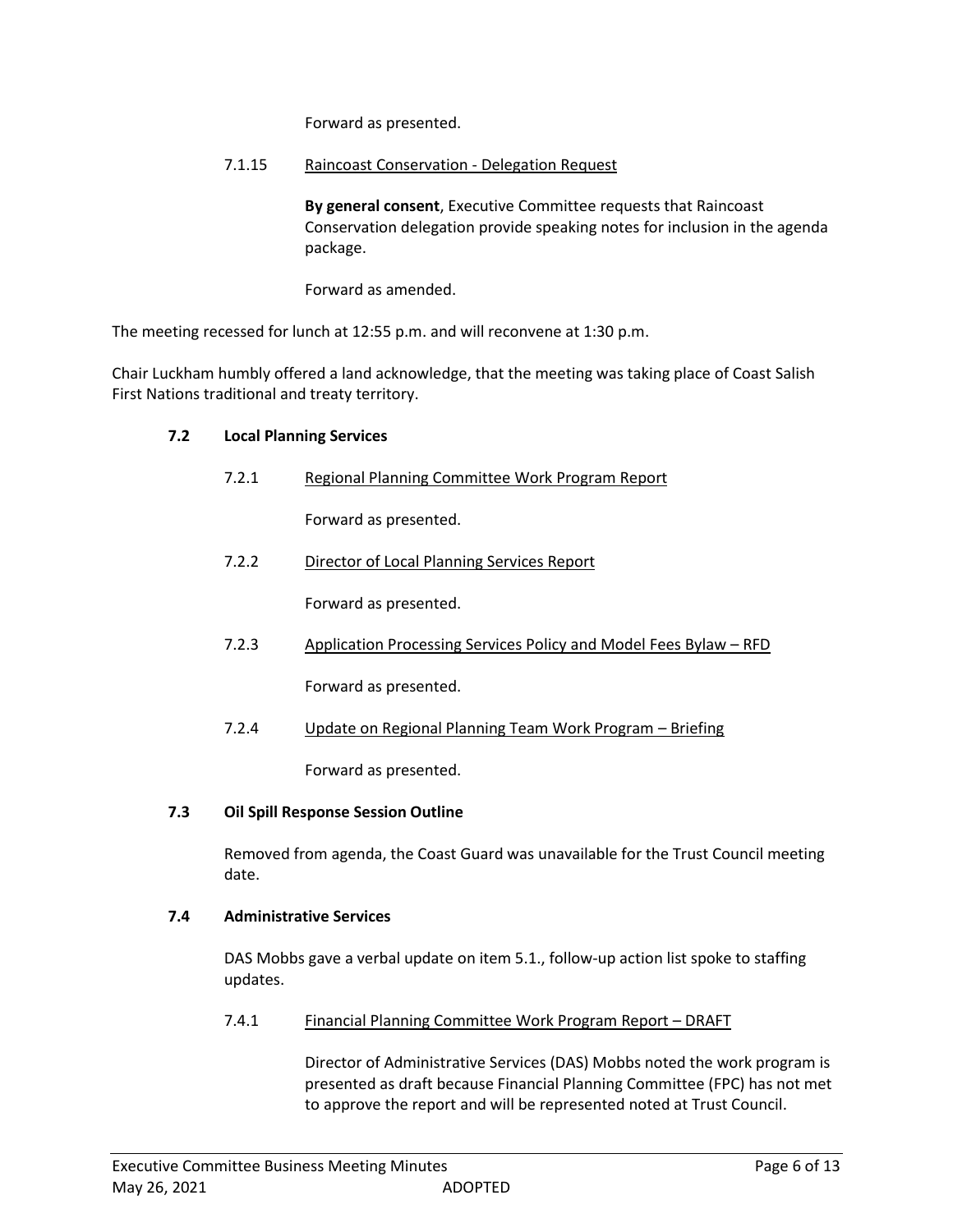Forward as presented.

7.4.2 Director of Administrative Services Report

Forward as presented.

# 7.4.3 March 31, 2021, Financial Report (unaudited) - pending/late item

DAS Mobbs spoke to the report which was circulated as a late item during the lunch break addressing a few more changes which will be coming to the report. FPC has not reviewed this report.

Discussion on the underspending of local trust committee (LTC) budgets was heard including the process of LTC budget development.

Forward as amended.

# **7.5 Trust Area Services**

All items under 7.5. be forwarded as presented to Trust Council.

- 7.5.1 Trust Programs Committee Work Program Report
- 7.5.2 Legislative Monitoring Briefing
- 7.5.3 Director of Trust Area Services Report
- 7.5.4 Islands Trust Conservancy Quarterly Report
- 7.5.5 Policy Statement Amendment Project Update Briefing
- 7.5.6 Pare-Baile Property NAPTEP Certificate, North Pender Island RFD
- 7.5.7 Annual Report RFD

# **7.6 Trustee Summary Updates**

7.6.1 Xwe'etay/Lasqueti Archaeology Project - Trustee Johnston

Forward as presented.

7.6.2 Átl'ka7tsem / Howe Sound Community Forum – Update

Remove the last sentence in bullet (d). Forward as amended.

7.6.3 Salt Spring Island Watershed Protection Alliance (SSIWPA) – Update

Forward as presented.

# **7.7 Priorities Chart**

Forward as presented.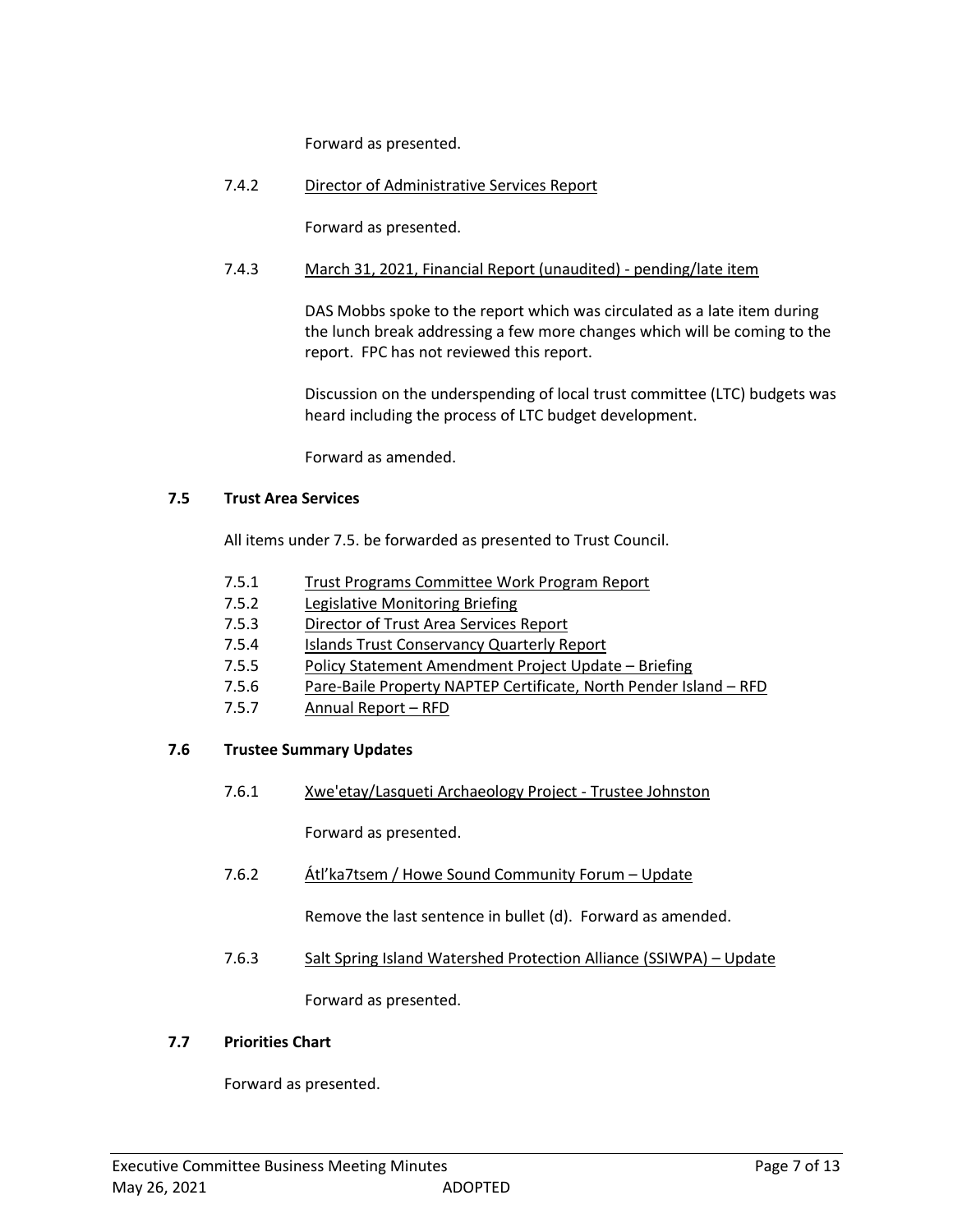# **7.8 Proposed September Trust Council Agenda Program**

Forward as presented.

# **7.9 Correspondence**

**EC-2021-077**

# **It was Moved and Seconded,**

That Executive Committee include correspondence received by 4 p.m. on May 26, 2021, regarding the Trust Policy Statement since the last Executive Committee meeting of May 5<sup>th</sup> be included in the Trust Council package.

# **CARRIED**

7.9.1 F. Attorp re: for inclusion in Trust Council June agenda email dated May 8, 2021

Forward as presented.

7.9.2 L. Salter re: please reconsider the rejected motion email dated May 11, 2021

Forward as presented.

7.9.3 T. Beaver re: protecting the natural environment email dated May 12, 2021

Forward as presented.

7.9.4 M. Gross re: Policy Statement email dated May 12, 2021

Forward as presented.

- 7.9.5 E. Wttewaall re: natural environment protection email dated May 12, 2021 Forward as presented.
- 7.9.6 B. Young, Transition Salt Spring re: Policy Statement, letter dated May 12, 2021

Forward as presented.

7.9.7 T. Pickett re: attention Council Members, planners etc. email dated May 13, 2021

Forward as presented.

7.9.8 N. Wigen re: Protection of the natural environment email dated May 13, 2021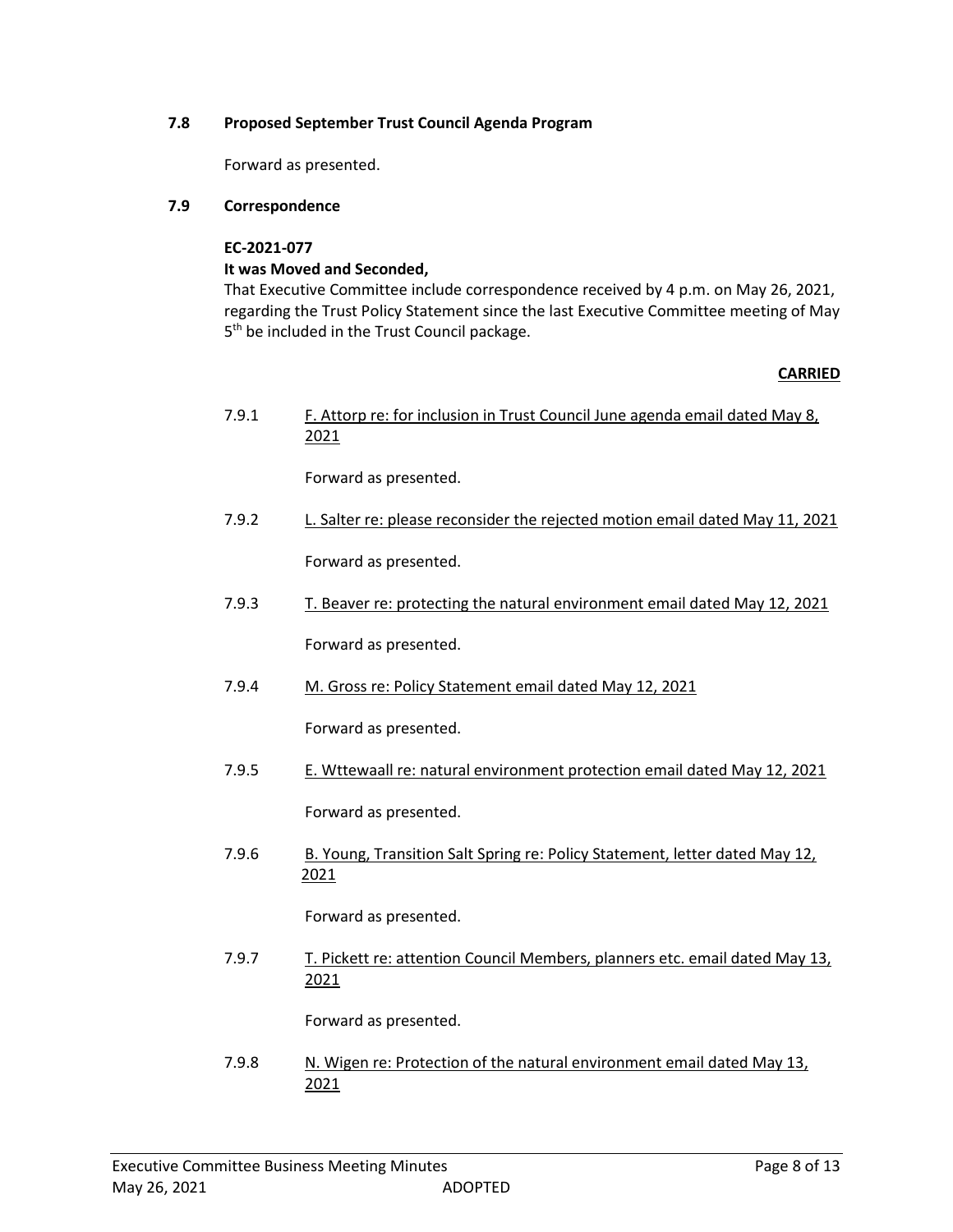Forward as presented.

7.9.9 H. Holm re: Policy Statement dated May 16, 2021

Forward as presented.

7.9.10 C. de Menyhart re: Trust Policy Statement email dated May 17, 2021

Forward as presented.

7.9.11 D. Kennedy re: Policy Statement email dated May 17, 2021

Forward as presented.

7.9.12 M. Leichter re: a motion to prioritize protecting the natural environment letter dated May 17, 2021

Forward as presented.

7.9.13 M. Leichter re: revisions to the first draft of the Trust Policy Statement letter dated May 17, 2021

Forward as presented.

7.9.14 J. Henshall re: Islands Trust Policy review email dated May 18, 2021

Forward as presented.

7.9.15 M. MacMillen & G. Macdonald re: Revising the Islands Trust Policy Statement email dated May 18, 2021

Forward as presented.

- 7.9.16 J. Margison re: Policy Statement review letter dated May 18, 2021 Forward as presented.
- 7.9.17 G. Dusting re: Islands Trust Policy Review email dated May 19, 2021 Forward as presented.
- 7.9.18 M. Mikkelsen letter to reconsider motion received May 19, 2021

Forward as presented.

7.9.19 K. Maser re: grave concerns email dated May 19, 2021

Forward as presented.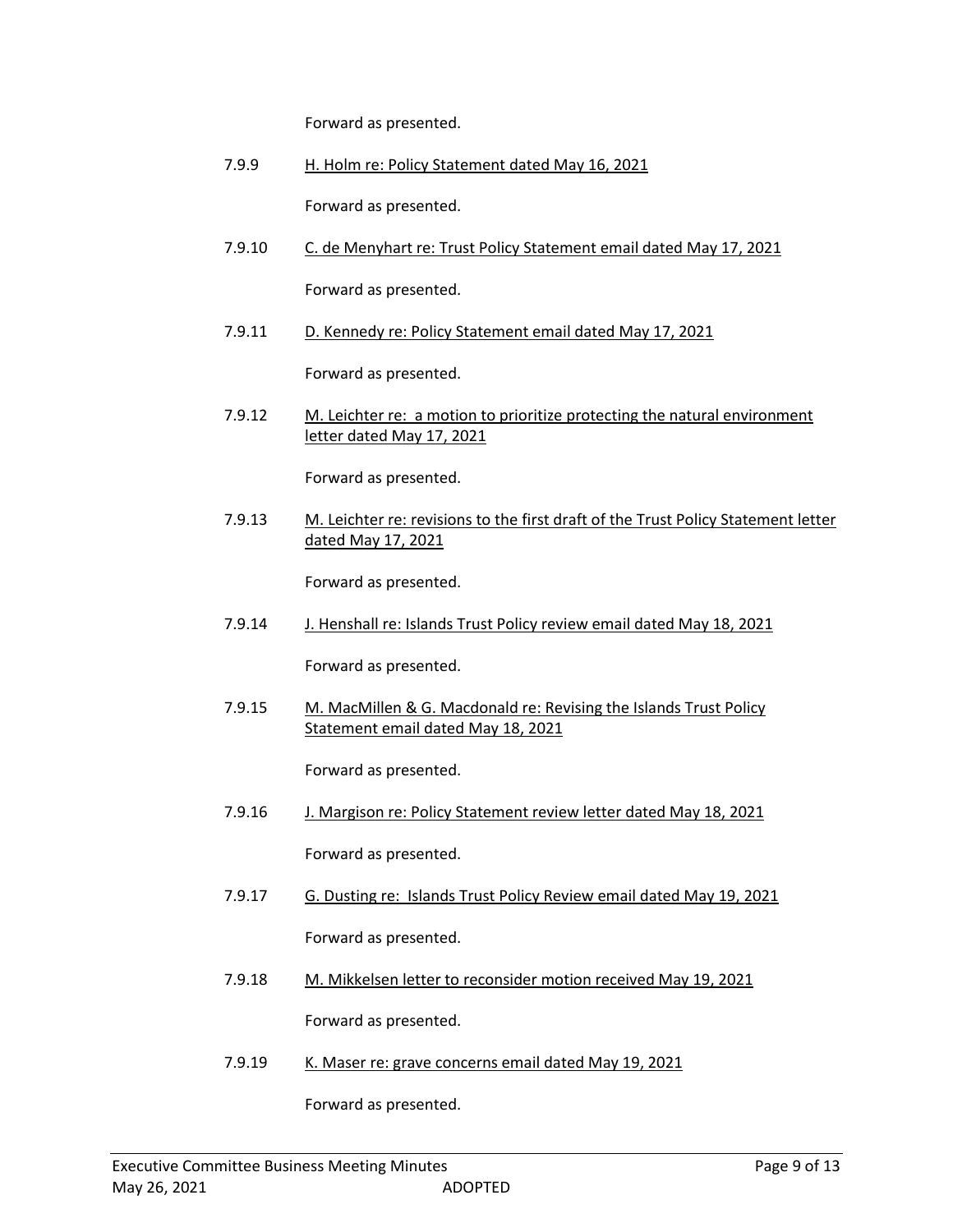# 7.9.20 D. McCreedy re: Changes in Trust Mandate email dated May 19, 2021

Forward as presented.

# **8. EXECUTIVE COMMITTEE PROJECTS**

# **8.1 Trust Council Initiated**

- 8.1.1 Executive
	- 8.1.1.1 Cancellation of the Climate Action Revenue Incentive Program Briefing

CAO Hotsenpiller spoke to the briefing as presented.

# 8.1.2 Trust Area Services

8.1.2.1 Policy Statement Amendment Project Charter v5 – RFD

Director of Trust Area Services (DTAS) Frater spoke to the request for decision.

#### **EC-2021-078**

# **It was Moved and Seconded,**

That Executive Committee approve the Policy Statement Amendment Project Charter v5.

# **CARRIED**

# 8.1.2.2 Special July 8, 2021 Trust Council Meeting - RFD

Director of Trust Area Services (DTAS) Frater reviewed the timeline in the request for decision (RFD).

# **EC-2021-079**

# **It was Moved and Seconded,**

That Executive Committee request that staff initiate a Resolution Without Meeting for Trust Council to schedule a Special Meeting from July 7, 2021 to July 8, 2021 to be held electronically, for the purposes of holding a Town Hall session and first reading of the draft Policy Statement bylaw.

#### **CARRIED**

# 8.1.2.3 Executive Committee/Islands Trust Conservancy Board July 2021 Liaison Meeting – Briefing

Director of Trust Area Services (DTAS) Frater spoke to the briefing and on behalf of Executive Committee (EC), will convey to the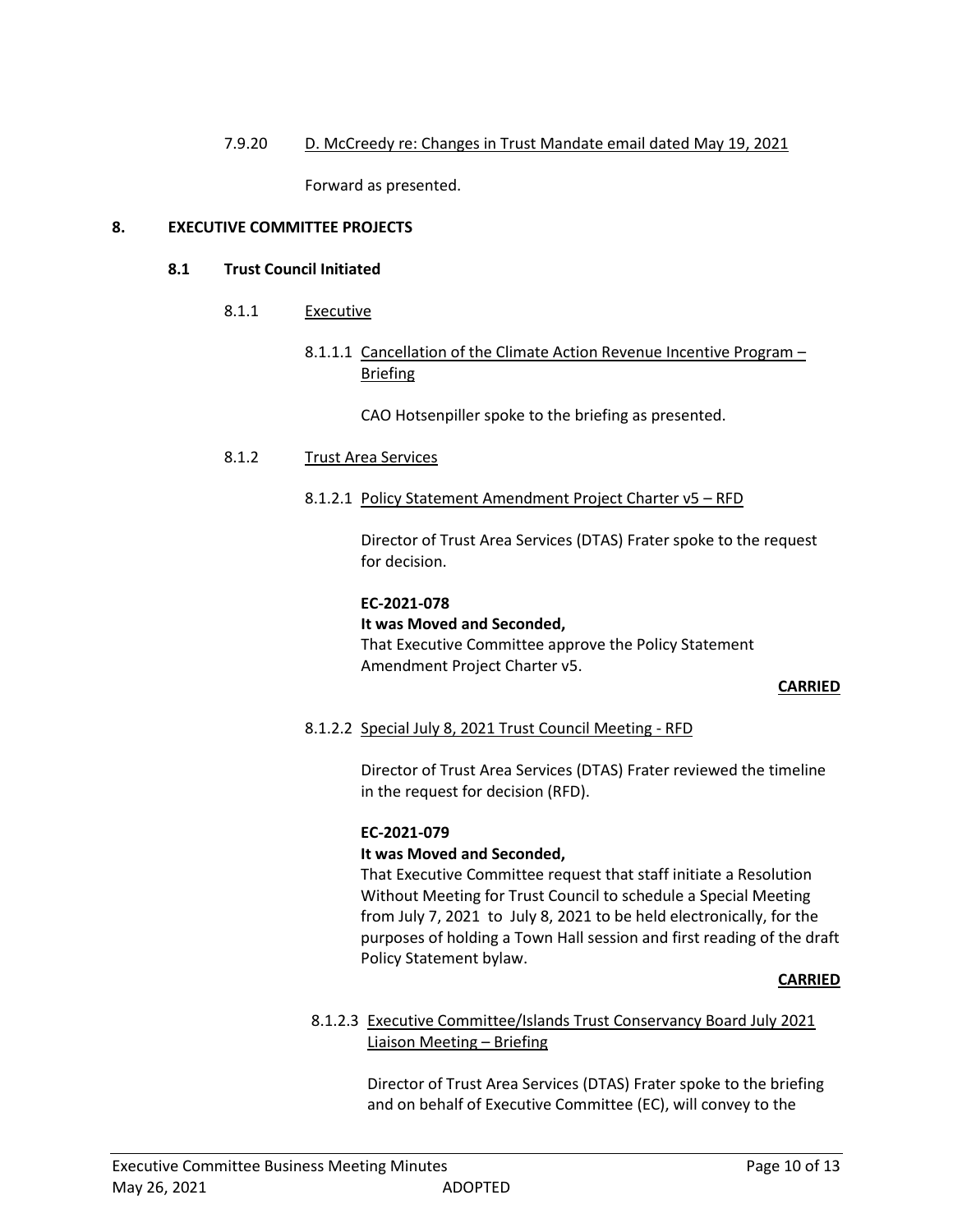Conservancy EC's interest in the Nature Smart Solutions Fund and approval of the agenda as presented.

- 8.1.3 Local Planning Services None
- 8.1.4 Administrative Services None

#### **8.2 Executive Committee Initiated**

- 8.2.1 Executive None
- 8.2.2 Trust Area Services None
- 8.2.3 Local Planning Services None
- 8.2.4 Administrative Services
	- 8.2.4.1 Mental Health Services Coverage in Trustee Benefits Package RFD

Director of Administrative Services (DAS) Mobbs spoke to the request for decision (RFD) as presented.

#### **EC-2021-080**

#### **It was Moved and Seconded,**

That the Employee & Family Assistance Plan (EFAP) be added to the trustee benefits plan effective June 1, 2021.

#### **CARRIED**

Executive Committee discussed the second half of the recommendation as presented, "that staff enrol the new term of trustees in the Union of British Columbia Municipalities (UBCM) enhanced benefits plan with the Employee & Family Assistance Plan add-on," and requested more information be brought back regarding the financial implications of EFAP if the deductible changed.

#### **9. NEW BUSINESS**

# **9.1 Executive/Trust Council**

9.1.1 Islands Trust Act (s.8) (2) (e) re: communicating with Province – Briefing

**By general consent,** item 9.1.1. be deferred to the June 23<sup>rd</sup> meeting Executive Committee business meeting.

# **9.2 Trust Area Services**

9.2.1 LTC Chairs Report on Local Advocacy Topics - None

#### **9.3 Local Planning Services**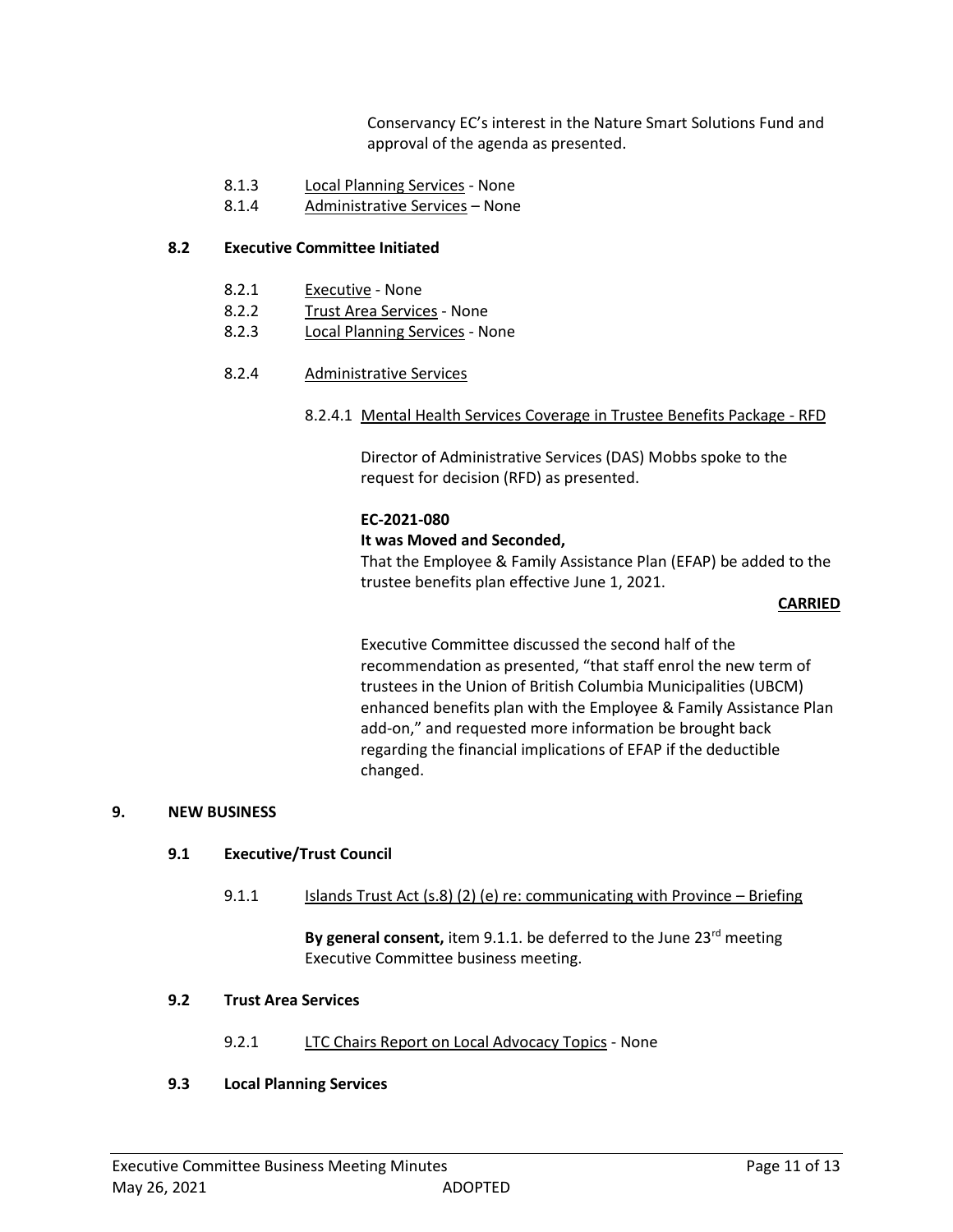9.3.1 Building Permit and other referrals with known Archeological sites – Discussion

#### **EC-2021-081 It was Moved and Seconded,**

That Executive Committee add to its project list, "to develop a policy regarding referral responses where there is a known archeological sites".

# **CARRIED**

# 9.3.2 Coordinated Planning for Large Infrastructure Projects - Discussion

Vice Chair Patrick will message the Southern Gulf Islands Forum regarding coordinating with the Capital Regional District on large infrastructure projects.

# **9.4 Administrative Services** - None

# **10. CORRESPONDENCE**

# **10.1 Village of Gold River UBCM resolution re: support working forests in BC dated May 19, 2021**

Received for information.

# **11. WORK PROGRAM**

# **11.1 Review and amendment of current work program**

Presented for information.

# **12. NEXT MEETING**

The next Executive Committee meeting is scheduled June 7, 2021, at 9:00 a.m. and will be held electronically.

# **13. CLOSED MEETING (under separate cover)**

At 4:08 p.m. the meeting was closed to the public.

# **EC-2021-082**

# **It was Moved and Seconded,**

That the meeting be closed to the public subject to Section  $90(1)(g)$  of the Community Charter in order to consider matters related litigation or potential litigation affecting the Islands Trust that staff attend the meeting.

# **CARRIED**